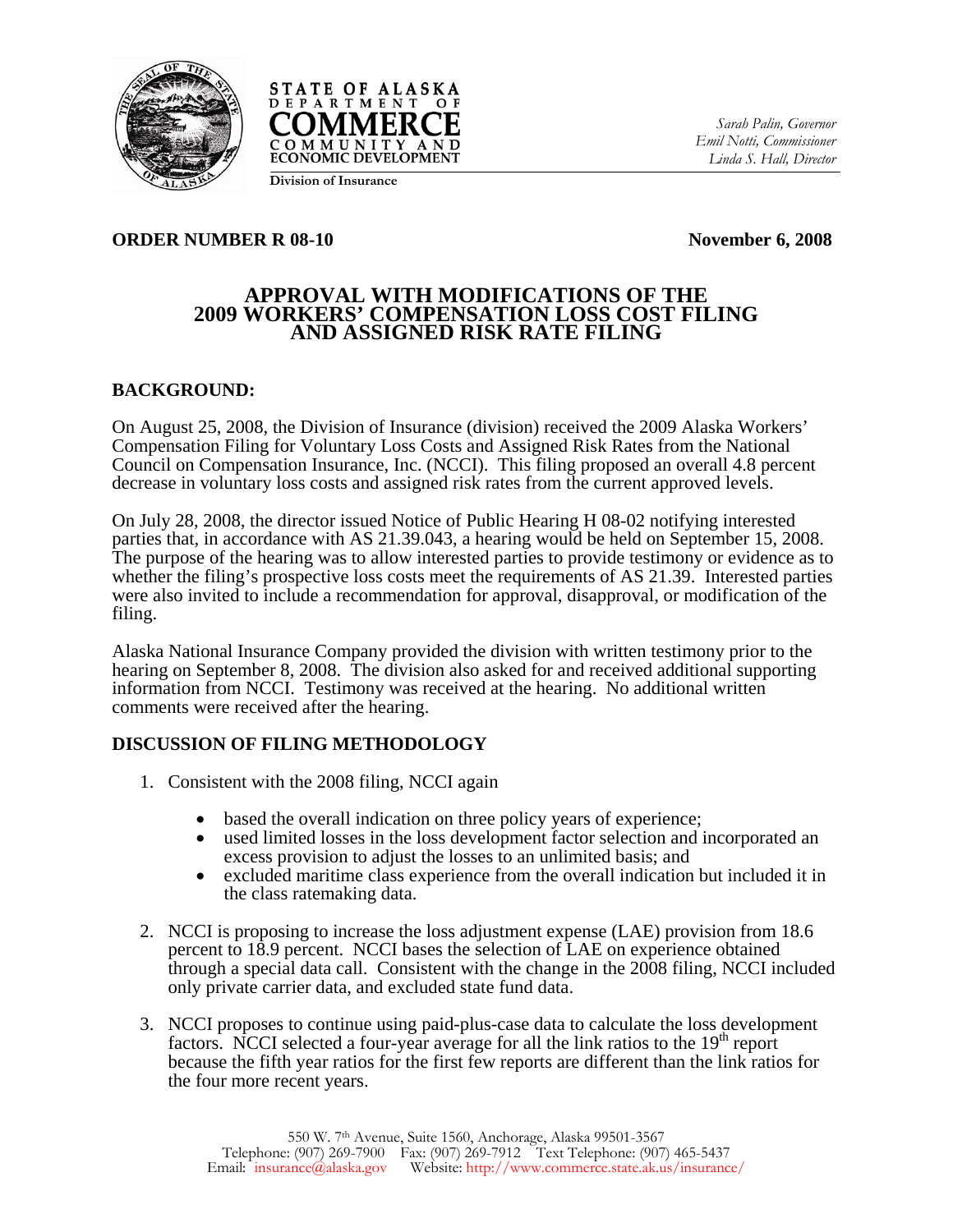- 4. For the tail loss development factors, NCCI used a six-year average rather than a fiveyear average as has been used in previous filings. The addition of one more year is to smooth the impact of one unusually large indemnity tail factor and two unusually large medical tail factors.
- 5. NCCI selected a minus 3.5 percent indemnity loss ratio trend and a plus one percent medical loss ratio trend. Frequency continues to decline and medical loss ratios have moderated recently after increasing significantly for several years.
- 6. Under AS 23.30.097, the current fee schedule for medical treatment or service based upon the December 1, 2004 fee schedule and adjusted for changes from 2004 to 2006 in the medical care component of the Consumer Price Index for all urban consumers compiled by the United States Department of Labor, Bureau of Labor Statistics will no longer be applicable after March  $\overline{31}$ , 2009. At the present time there is no replacement fee schedule. Therefore, NCCI has estimated that the expiration of the current fee schedule will result in an increase to the workers' compensation system costs of 5.2 percent. Since the fee schedule will be in place for part of the year in which the proposed 2009 loss costs will be used, NCCI has prorated the increase to the overall system costs and included an increase in benefit costs of 4.9 percent into the filing.
- 7. Alaska Statute 23.30.121, which creates a presumption of workers' compensation coverage for fire fighters for certain occupational diseases, became effective on August 19, 2008. NCCI analyzed the impact of this presumption of coverage that shifts the burden of proof from the employee to the employer for respiratory disease, heart problems, and certain types of cancer. Using available research on the relationships between cancer rates and fire fighters, NCCI estimates that benefit costs for the fire fighter class code will increase 20 percent. Due to lack of available data, NCCI did not incorporate a specific loading for respiratory disease or heart problems.
- 8. Alaska Statute 23.30.190(d) requires that the latest version of the American Medical Association Guides must be used to determine permanent impairment rating. The sixth edition was adopted on March 31, 2008. The sixth edition contains a philosophical change in the way impairment ratings are determined, but NCCI did not include an explicit provision in the loss costs for this change due to the uncertainty over how the new rating methodologies will be interpreted and administered.
- 9. For the assigned risk portion of the filing, NCCI again proposes to increase the maximum minimum premium from \$750 to \$800. No other changes to the minimum premium calculation are proposed.
- 10. In this filing, NCCI continued to select a zero percent assigned risk market share consistent with the 2007 and 2008 filings rather than the five percent market share the director asked NCCI to use in the 2006 filing as a transition value. NCCI's rationale for reverting to the zero percent assumption is that assuming an assigned risk market share other than zero percent artificially suppresses the voluntary loss costs and does not reflect the fluid nature of the assigned risk pool.
- 11. The servicing carrier contracts are up for renewal in 2009 and the bid process was used to select servicing carriers for the next three years. At the time the filing was submitted to the division, the selection process had not been completed, so the 2008 servicing carrier allowance was included in the assigned risk rates, with the understanding that it would be revised, if necessary, when the selection process is completed.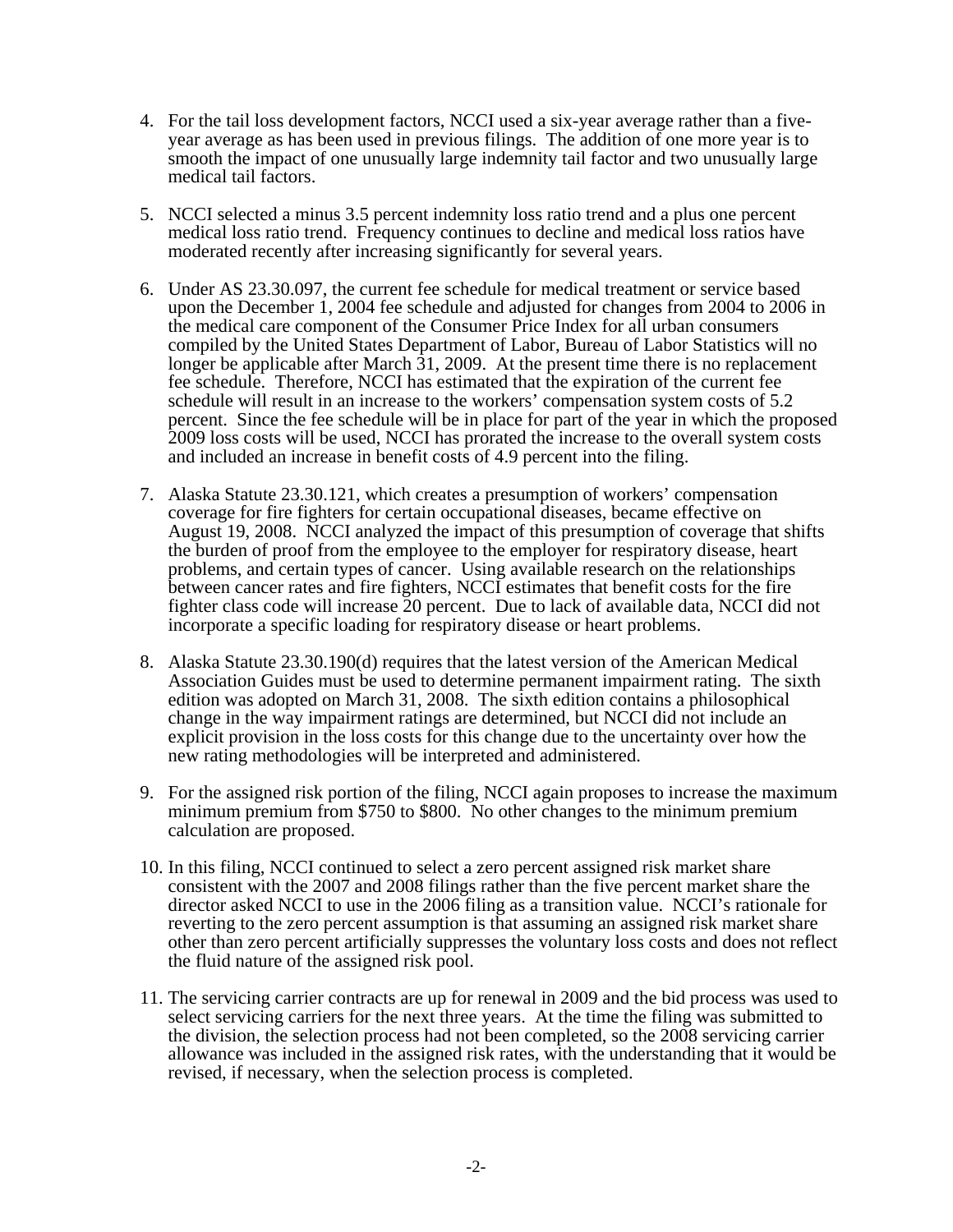- 12. Other items in the assigned risk portion of the filing that are consistent with the 2008 filing include
	- inclusion of an excess of loss reinsurance expense; and an uncollectible premium provision.
	-
- 13. The major contributors to the overall indicated loss cost level decrease are a continuing decline in frequency of accidents, continuing good experience seen in policy year 2005, and replacing policy year 2003 with a large loss ratio by policy year 2006 that is similar in experience to policy year 2004. In addition, while medical costs continue to increase, the rate of increase has slowed, which NCCI has recognized by selecting a one percent medical loss ratio trend compared to the two percent medical loss ratio trend in the 2008 filing.

# **INTERESTED PARTY'S REQUESTED MODIFICATIONS AND COMMENTS**

There were no requests for modifications to the filing. However, some of the comments made at the hearing expressed concern over the selected trend factors and the medical fee schedule provision.

Trend comments: The increases shown in last year's filing based on accident year 2006 data materialized in the 2006 policy year data. Policy year 2005 was strongly impacted by the temporary medical fee schedule cap that took effect in December 2004, causing a short term but significant downward impact on paid medical expenses for policy years 2004 – 2006. Since no adjustment for this effect was included in the filing, the medical loss ratio trends are understated.

Medical fee schedule comments: The trend and loss development factors do not include a provision to adjust for the anticipated effect on medical costs of the medical fee schedule sunset. The medical fee schedule affects claims based on the date of medical treatment, not the date of loss, and will affect open claims from prior years. The sunset of the medical fee schedule is essentially a benefit change that should be expected to result in increasing medical loss ratios and average cost per claim, as well as loss development factors. These changes were not incorporated into the filing.

Frequency comments: The continued decrease in frequency is good news for Alaska. Safety, training, and experience have helped this trend continue.

Additional supporting information: Due to the short time period between when the filing is received by the division and the hearing date (20 to 25 days), interested parties have requested that additional supporting documentation that is routinely requested by the division be included as part of the original filing, so that any interested party who would like to provide testimony at the hearing has adequate time to review the additional supporting documentation.

# **NCCI REBUTTAL**

While medical loss ratios have been declining or stabilizing since 2001, the policy year 2006 medical loss ratio, the latest policy year, has increased over policy year 2005. However, the accident year 2007 medical loss ratio is lower than the policy year 2006 medical loss ratio. The exponential medical loss ratio trend indications range from minus 3.4 percent to minus 1.9 percent. The selected medical trend factor of one percent is higher than the indicated trend factors and was reduced by one percentage point from the 2008 filing to move the trend selection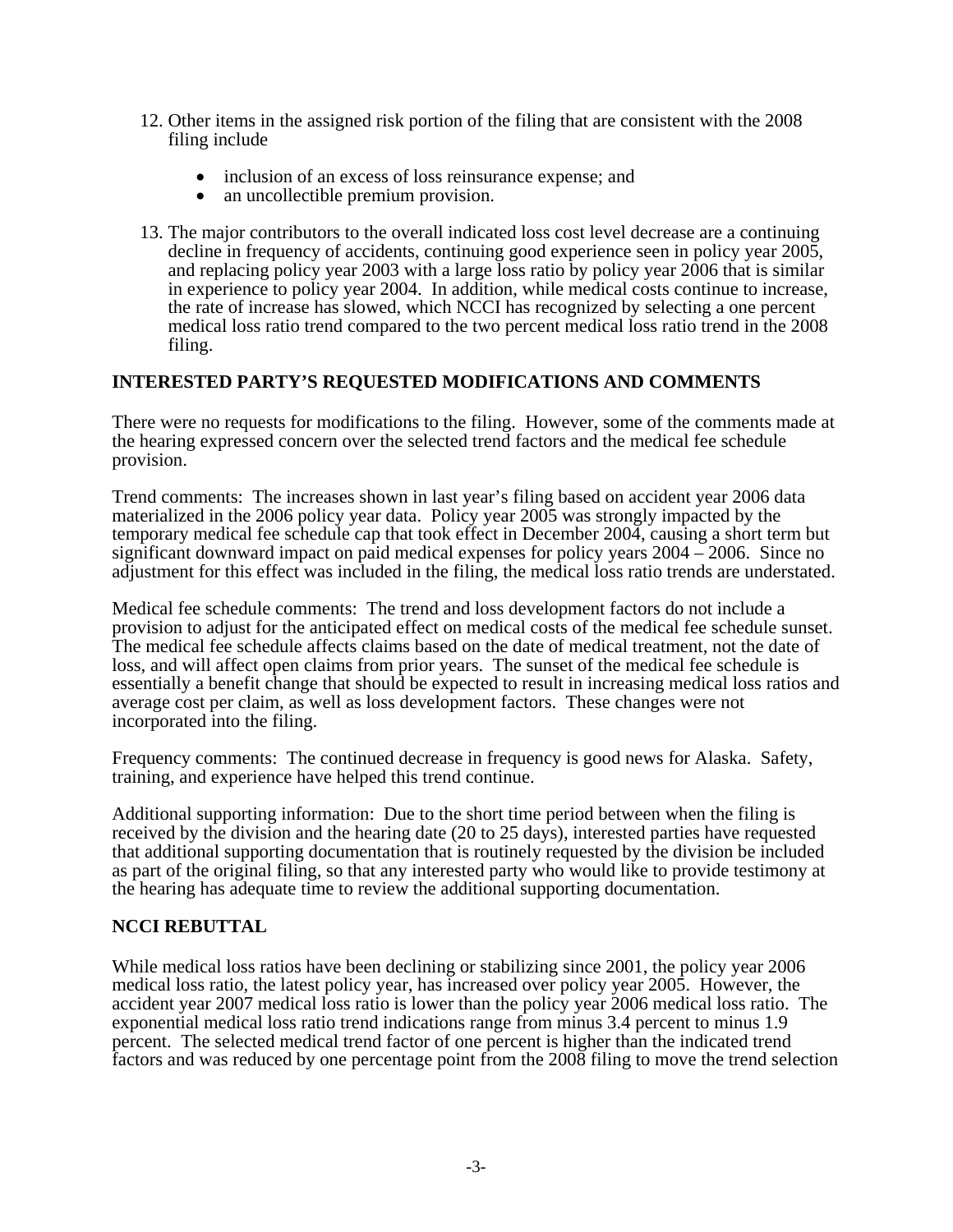in the direction of the trend indications.<sup>1</sup> The consistent decline in claim frequency has been a driving force on the loss ratio trend indications. One of the reasons that NCCI selected a medical loss ratio trend that is higher than the indicated trends is to reflect benefit changes related to the medical fee schedule sunset.

NCCI recognizes changes in benefit level between the experience period losses and the current benefit level using the "Medical Loss On-level Factor" adjustment. The impact of the medical fee schedule sunset was incorporated into the loss ratio calculations using the "Factor to Reflect Proposed Changes in Medical Benefits" to bring the current benefit level to the level expected to be in effect upon sunset of the medical fee schedule. Since the medical loss ratio trend is higher than the indications and the historical benefit levels have been adjusted to the proposed benefit level to be in effect after March 31, 2009, the rate filing adequately recognizes the medical fee schedule sunset.

# **FINDINGS**

After fully reviewing and considering the supporting documentation and testimony, both written and oral, the director finds:

- 1. The increase in LAE has been adequately supported based upon steadily increasing LAE ratios as shown in Exhibit II of the filing.
- 2. The use of four-year paid-plus-case averages has been justified. In general, the oldest year of experience produced link ratios that were higher than the four most recent years. Both the indemnity and medical paid-plus-case link ratios show a decreasing trend with the medical link ratios more volatile than the indemnity link ratios. Testimony at the hearing suggested that the experience period may not be representative of future development due to the medical fee schedule freeze that was in place during part of this time. The use of paid-plus-case data can be more volatile due to changes in reserves; however, the paid data also exhibits the same downward trends in link ratios for both the indemnity and medical data. The indemnity reserving would not be impacted by changes in the medical fee schedule and the paid data would not be impacted by reserve changes. In addition, the downward trend began before the medical fee schedule freeze took effect, so that alone does not account for change in loss development patterns. NCCI has adequately supported its selection of loss development factors.
- 3. The use of a six-year average rather than five to calculate the loss development tail factors is acceptable.
- 4. The NCCI selected indemnity trend factor of minus 3.5 percent and the selected medical trend factor of plus one percent have been justified. While the medical trend selection has continued to decrease from a high of plus 4.7 percent in the 2005 filing, the policy year medical loss ratios for 2002 through 2006 were fairly stable with a significant drop in 2005. The strong decreasing trend in medical loss ratios beginning in 2000 appears to be flattening out. The overall direction of the medical loss ratios over the last 19 years continues to be an increase, but at a slower rate than before 2002.
- 5. The recognition of the benefit level change resulting from the lack of a medical fee schedule after March 31, 2009, by incorporating a specific provision in the loss costs, is appropriate to comply with the requirement that rates not be inadequate.

In the 2008 filing, the selected two percent medical trend was also higher than the exponential medical loss ratio trend indications, which ranged from minus 4.8 percent to minus 0.7 percent.